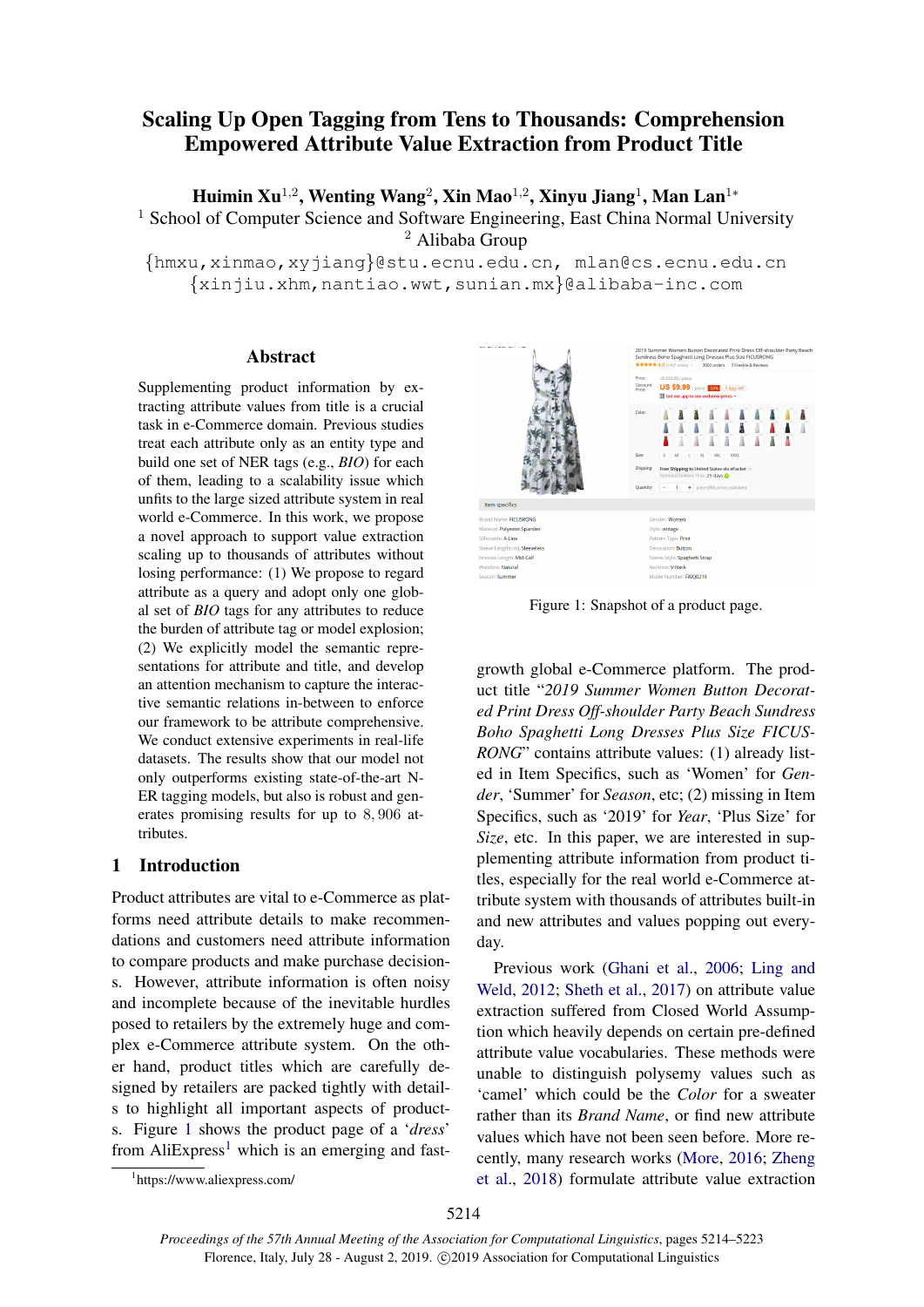problem as a special case of Named Entity Recognition (NER) task [\(Bikel et al.,](#page-8-1) [1999;](#page-8-1) [Collobert](#page-8-2) [et al.,](#page-8-2) [2011\)](#page-8-2). They adopted sequence tagging models in NER as an attempt to address the Open World Assumption purely from the attribute value point of view. However, such tagging approach still failed to resolve two fundamental challenges in real world e-Commerce domain:

Challenge 1. Need to scale up to fit the large sized attribute system in the real world. Product attribute system in e-Commerce is huge and may overlap cross domains because each industry designs its own standards. The attribute size typically falls into the range from tens of thousands to millions, conservatively. For example, Sports & Entertainment category from AliExpress alone contains 344, 373 products (may vary daily) with 77, 699 attributes and 482, 780 values. Previous NER tagging models have to introduce one set of entity tags (e.g., *BIO* tags) for each attribute. Thus, the large attribute size in reality renders previous works an infeasible choice to model attribute extraction. Moreover, the distribution of attributes is severely skewed. For example, 85% of attributes appear in less than 100 Sports  $\&$ Entertainment products. Model performance could be significantly degraded for such rarely occurring attributes (e.g., *Sleeve Style*, *Astronomy*, etc.) due to insufficient data.

Challenge 2. Need to extend Open World Assumption to include new attribute. With the rapid development of e-Commerce, both new attributes and values for newly launched products are emerging everyday. For example, with the recent announcement of '*foldable mobile phone*, a new attribute *Fold Type* is created to describe how the mobile phone can be folded with corresponding new attribute values '*inward fold*', '*outward fold*', etc. Previous NER tagging models view each attribute as a separate entity type and neglect the hidden semantic connections between attributes. Thus, they all fail to identify new attributes with zero manual annotations.

In this paper, to address the above two issues, we propose a novel attribute-comprehension based approach. Inspired by Machine Reading Comprehension (MRC), we regard the product title and product attribute as 'context' and 'query' respectively, then the 'answer' extracted from 'context' equals to the attribute value wanted. Specifically, we model the contexts of title and attribute respectively, capture the semantic interaction between them by attention mechanism, and then use Conditional Random Fields (CRF) [\(Lafferty et al.,](#page-9-4) [2001\)](#page-9-4) as output layer to identify the corresponding attribute value. The main contributions of our work are summarized as follows:

- Model. To our knowledge, this is the first framework to treat attribute beyond NER type alone but leverage its contextual representation and interaction with title to extract corresponding attribute value.
- Learning. Instead of the common *BIO* setting where each attribute has its own *BIO* tags, we adopt a novel *BIO* schema with only one output tag set for all attributes. This is enabled by our model designed to embed attribute contextually rather than attribute tag along. Then learning to extract thousands of attributes first becomes feasible.
- Experiments. Extensive experiments in real world dataset are conducted to demonstrate the efficacy of our model. The proposed attribute-comprehension based model outperforms state-of-the-art models by average 3% in  $F_1$  score. Moreover, the proposed model scales up to 8, 906 attributes with an overall  $F_1$  score of 79.12%. This proves its ability to produce stable and promising results for not only low and rare frequency attributes, but also new attributes with zero extra annotations.

To the best of our knowledge, this is the first framework to address the two fundamental real world issues for open attribute value extraction: scalability and new-attribute. Our proposed model does not make any assumptions on attribute size, attribute frequencies or the amount of additional annotations needed for new attributes.

The rest of the paper is organized as follows. Section [2](#page-1-0) gives a formal problem statement for this task. Section [3](#page-2-0) depicts our proposed model in details. Section [4](#page-4-0) lists the experimental settings of this work. Section [5](#page-5-0) reports the experimental results and analysis. Section [6](#page-7-0) summarizes the related work, followed by a conclusion in Section [7.](#page-8-3)

### <span id="page-1-0"></span>2 Problem Statement

In this section, we formally define the attribute value extraction task. Given product title  $T$  and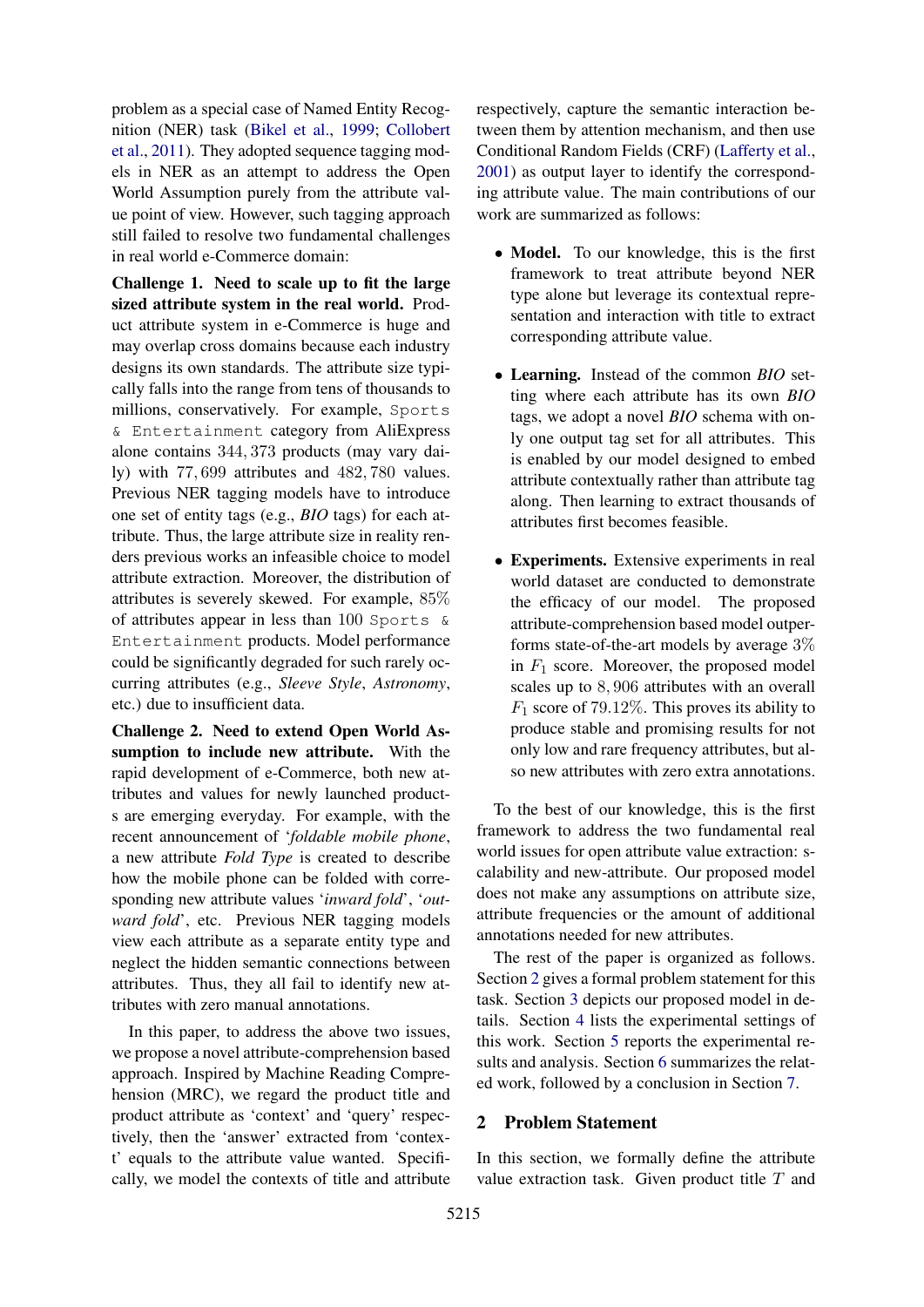<span id="page-2-1"></span>

Figure 2: Architecture of the proposed attribute-comprehension open tagging model.

attribute A, our goal is to extract corresponding attribute value for  $A$  from  $T$ . For example, the title and attributes from Figure [1](#page-0-0) are given as below:

- Product Title: 2019 Summer Women Button Decorated Print Dress Off-shoulder Party Beach Sundress Boho Spaghetti Long Dresses Plus Size FICUSRONG.
- Attributes: Season, Gender, Neckline

Considering the three attributes of interest, i.e., *Season*, *Gender* and *Neckline*, we aim to obtain 'Summer' for *Season*, 'Women' for *Gender* and 'NULL' for *Neckline*, where the former two attributes are described in title but the latter is not presented in title.

Formally, given the product title  $T$  ${x_1^t, x_2^t, \ldots, x_m^t}$  of length m and attribute  $A =$  ${x_1^a, x_2^a, \ldots, x_n^a}$  of length *n*, our model outputs the tag sequence  $y = \{y_1, y_2, \ldots, y_m\}, y_i \in$  ${B, I, O}$ , where B and I denote the beginning and inside tokens for the extracted attribute value respectively, and O denotes outside of the value.

# <span id="page-2-0"></span>3 Attribute-Comprehension Open Tagging Model

Previous work on sequence tagging built one model for every attribute with a corresponding set

of attribute-specific tags. Such approach is unrealistic on real-life large sized attribute set because of two reasons: (1) it is computationally inefficient to model thousands of attributes; (2) very limited data samples are presented for most attributes resulting in non-guaranteed performance. To tackle the two challenges raised in Section [1,](#page-0-2) we propose a novel attribute-comprehension based open tagging approach to attribute value extraction. Figure [2](#page-2-1) shows the architecture of our proposed model. At first glance, our model, adopting BiLSTM, attention and CRF components, looks similar to previous sequence tagging systems including BiLSTM [\(Huang et al.,](#page-8-4) [2015\)](#page-8-4) and OpenTag [\(Zheng et al.,](#page-9-3) [2018\)](#page-9-3). But in fact our model is fundamentally different from previous works: unlike their strategy to regard attribute as only tag, we model attribute semantically, capture its semantic interaction with title via attention mechanism, then generate attribute-comprehension title representation to CRF for final tagging. Next we will describe the architecture of our model in detail.

Word Representation Layer. We map each word in the title and attribute to a high-dimensional vector space through the pre-trained Bidirectional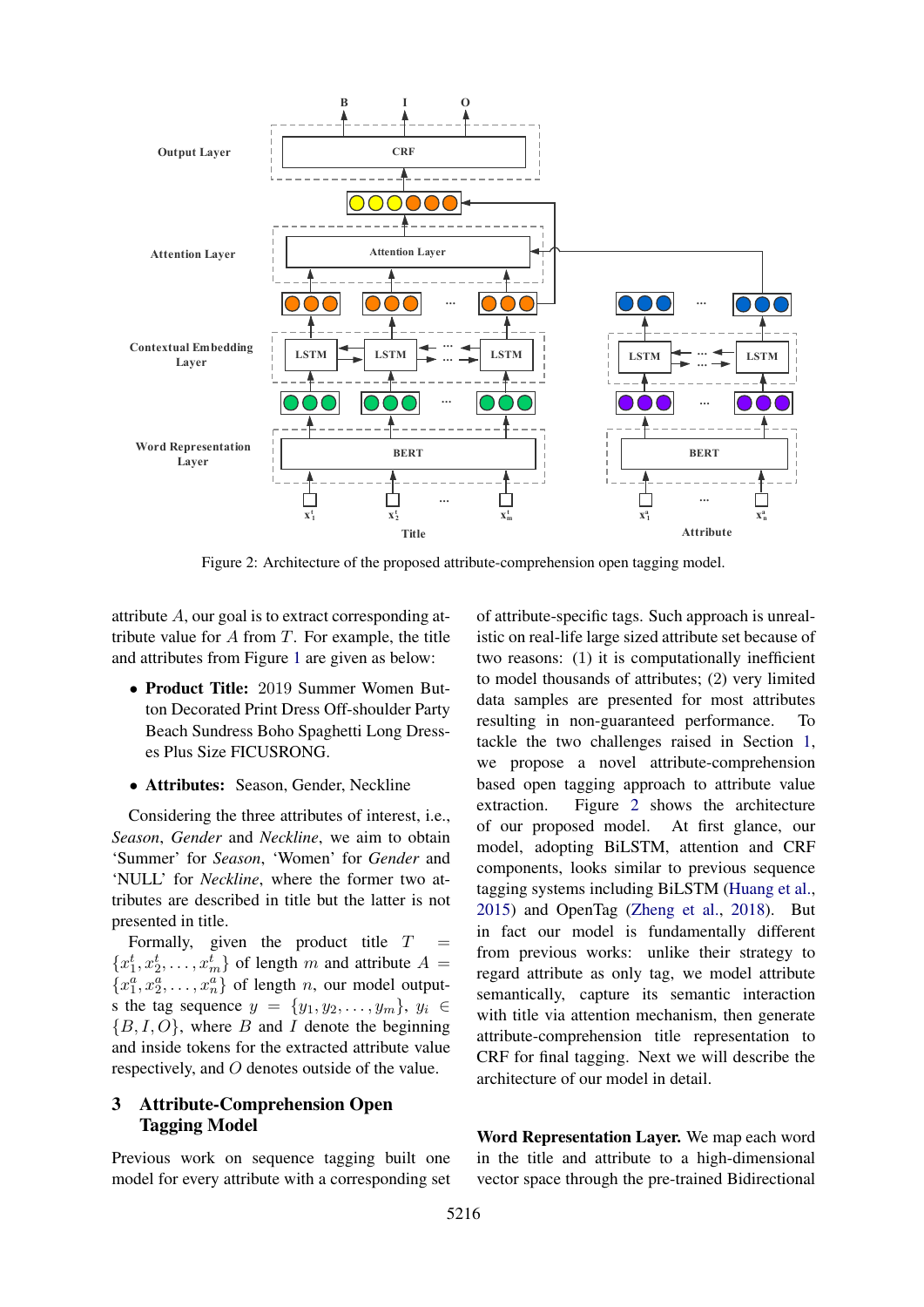Encoder Representations from Transformers (BERT) [\(Devlin et al.,](#page-8-5) [2018\)](#page-8-5) which is the state-of-the-art language representation model. For each word in a sentence, BERT generates a particular word representation which considers the specific contexts. Formally, BERT encodes the title  $T$  and attribute  $A$  into a sequence of word representations  $\{w_1^t, w_2^t, \dots, w_m^t\}$  and  $\{w_1^a, w_2^a, \ldots, w_n^a\}.$ 

Contextual Embedding Layer. Long-Short Term Memory (LSTM) Neural Network [\(Hochreit](#page-8-6)[er and Schmidhuber,](#page-8-6) [1997\)](#page-8-6) addresses the vanishing gradient problems and is capable of modeling long-term contextual information along the sequence. Bidirectional LSTM (BiLSTM) captures the context from both past and future time steps jointly while vanilla LSTM only considers the contextual information from the past.

In this work, we adopt two BiLSTMs to model the title and attribute representation individually. One BiLSTM is used to get hidden states as contextual representation of title  $H<sup>t</sup>$  =  $\{h_1^t, h_2^t, \ldots, h_m^t\}.$ 

$$
h_i^t = \left[\overrightarrow{h_i^t}; \overleftarrow{h_i^t}\right] = \text{BiLSTM}\left(\overrightarrow{h_{i+1}^t}, \overleftarrow{h_{i-1}^t}, \mathbf{w_i^t}\right)
$$

Another BiLSTM is used to obtain the attribute representation. Slightly different from the design for title, we only use the last hidden state of BiL-STM as the attribute representation  $h_a$  since the length of attribute is normally much shorter (i.e., no more than 5).

$$
h^a = \left[\overrightarrow{h_n^a}; \overleftarrow{h_n^a}\right] = \text{BiLSTM}\left(\overrightarrow{h_n^a}, \overleftarrow{h_n^a}, \mathbf{w_n^a}\right)
$$

Attention Layer. In Natural Language Processing (NLP), attention mechanism was first used in Neural Machine Translation (NMT) [\(Bahdanau et al.,](#page-8-7) [2014\)](#page-8-7) and has achieved a great success. It is designed to highlight the important information in a sequence, instead of paying attention to everything.

OpenTag [\(Zheng et al.,](#page-9-3) [2018\)](#page-9-3) uses selfattention [\(Vaswani et al.,](#page-9-5) [2017\)](#page-9-5) to capture the important tokens in the title, but treats attribute only as a type and neglects attribute semantic information. Thus, OpenTag has to introduce one set of tags  $(B_a, I_a)$  for each attribute a, leading to its failure to be applicable in e-Commerce which has ten of thousands attributes. Different from their

work, our model takes the hidden semantic interaction between attribute and title into consideration by computing the similarities between the attribute and each word in title. This means different tokens in the title would be attended in order to extract values for different attributes, resulting in different weight matrix. Thus, our model is able to handle huge amounts of attributes with only one set of tags  $(B, I, O)$ . Even for attributes that have never been seen before, our model is able to identify tokens associated with it from the title by modeling its semantic information.

We first compute the similarity between the attribute and each word in title to obtain attention vector  $S = {\alpha_1, \alpha_2, \ldots, \alpha_m}$ . The attributecomprehension title is  $C = S \odot H^{t}$ , where  $\odot$ represents element-wise. This vector indicates the weighted sum of words in the title with respect to the attribute. The similarity function between two vectors is measured by *cosine* similarity:

$$
\alpha_i = cosine\left(h_i^t, h^a\right)
$$

Output Layer. The goal of this task is to predict a tag sequence that marks the position of attribute values in the title. CRF is often used in sequence tagging model because it captures dependency between the output tags in a neighborhood. For example, if we already know the tag of a token is *I*, this decreases the probability of the next token to be *B*.

We concatenate the title  $H<sup>t</sup>$  and attributecomprehension title C to obtain a matrix  $M =$  $[H^t; C]$ , which is passed into the CRF layer to predict tag sequence. Each column vector of M expected to contain contextual information about the word with respect to the title and attribute. The joint probability distribution of tags  $y$  is given by:

$$
Pr(y|T; \psi) \propto \prod_{i=1}^{m} exp\left(\sum_{k=1}^{K} \psi_{k} f_{k}(y_{i-1}, y_{i}, \mathbf{M}_{i})\right)
$$

where  $\psi_k$  is corresponding weight,  $f_k$  is the feature function,  $K$  is the number of features. The final output is the best label sequence  $y^*$  with the highest conditional probability:

$$
y^* = argmax_y Pr(y|u; \psi)
$$

Training. For training this network, we use the maximum conditional likelihood estimation:

$$
L(\psi) = \sum_{i=1}^{N} Pr(y_i|u_i; \psi)
$$

where  $N$  is the number of training instances.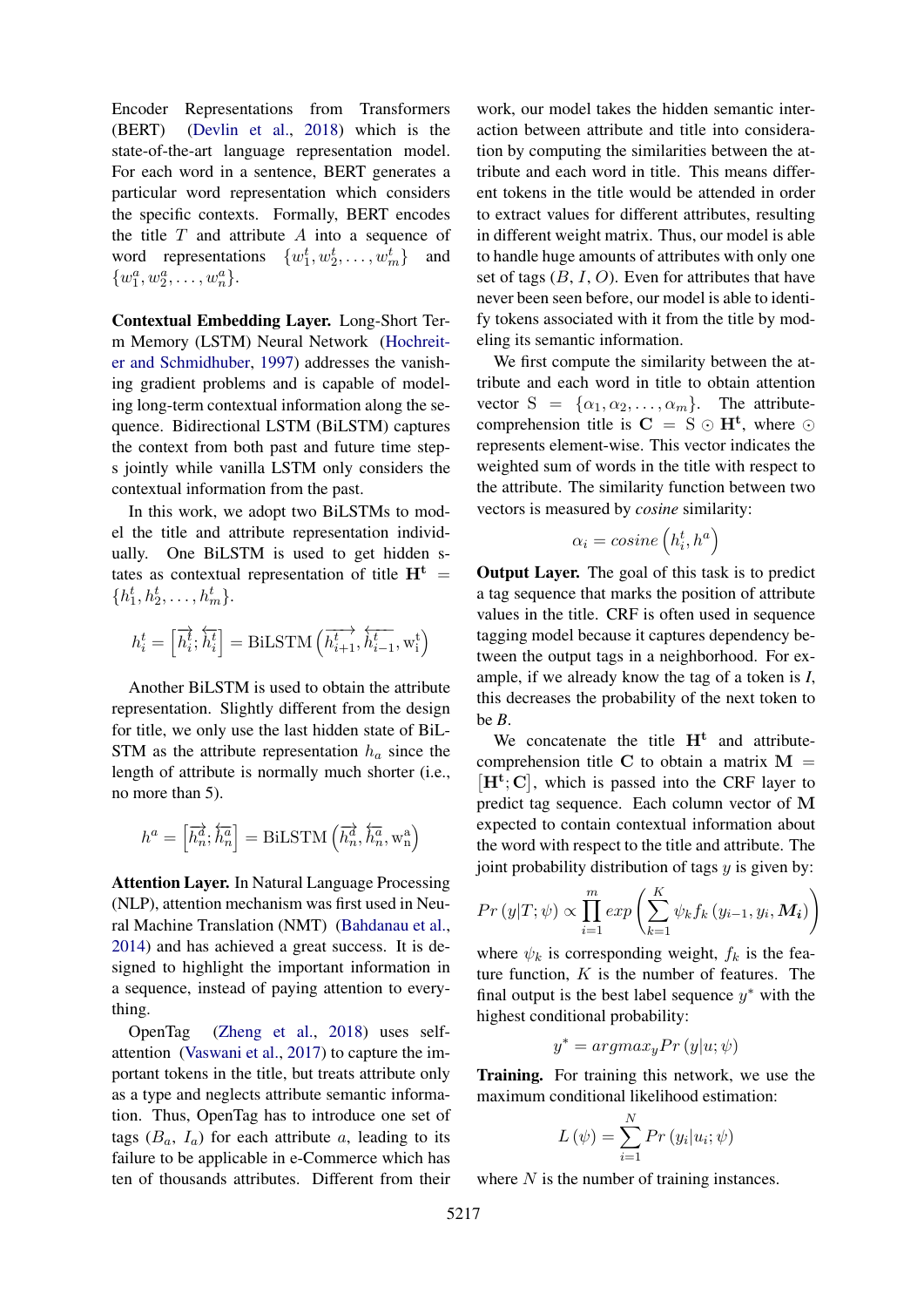<span id="page-4-2"></span>

| Groups   | Occurrence        | # of<br>Attributes | Example of attributes                              |
|----------|-------------------|--------------------|----------------------------------------------------|
| High     | $[10,000,\infty)$ | 10                 | Gender, Brand Name, Model Number, Type, Material   |
| Sub-high | [1000, 10,000]    | 60                 | Feature, Color, Category, Fit, Capacity            |
| Medium   | [100, 1000]       | 248                | Lenses Color, Pattern, Fuel, Design, Application   |
| Low      | [10, 100)         | 938                | Heel, Shaft, Sleeve Style, Speed, Carbon Yarn      |
| Rare     | [1, 10)           | 7,650              | Tension, Astronomy, Helmet Light, Flashlight Pouch |

Table 1: The statistics and examples of 8,906 attributes with different frequencies in dataset  $AE-650K$ .

# <span id="page-4-0"></span>4 Experimental Setup

### 4.1 Dataset

We use 344, 373 products collected from AliExpress Sports & Entertainment category as our dataset. For each product, their attributes and corresponding values presented in Item Specific are retained as ground truth for evaluation. The number of attributes varies greatly from different products. For example, up to 85 attributes are listed in one GQBQ children sport shoes prod-uct<sup>[2](#page-4-1)</sup>. On average, each product contains about 10 attributes. We pair product title with its attributes and values present in Item Specific to form 3, 383, 547 triples, i.e., {*title*, *attribute*, *value*} as initial dataset.

In initial dataset, there are 513, 564 positive triples (15%) whose value is included in title, the remainder are negative triples whose value is marked as 'NULL' as it is missing in title. We randomly select 143, 846 negative triples, then combine them with all positive triples to compose the dataset AE-650K whose positive-negative ratio is 4:1. Then this set of 657, 410 triples is partitioned into training, development and test set with the ratio of 7:1:2. In total, the AE-650k dataset contains 8, 906 types of attributes and their distributions are extremely uneven. In order to have a deep insight into the attribute distribution, we categorize them into five groups (i.e., High, Subhigh, Medium, Low and Rare frequency) according their occurrences. Table [1](#page-4-2) shows the number of unique attributes in each frequency group together with some examples. We observe that high frequency attributes are more general (e.g., *Gender*, *Material*), while low and rare frequency attributes are more product specific (e.g., *Sleeve Style*, *Astronomy*). For example, one Barlow lens product has value 'Telescope Eyepiece for *Astron-*

<span id="page-4-4"></span>

| <b>Attributes</b> | Train  | Dev   | <b>Test</b> |
|-------------------|--------|-------|-------------|
| <b>Brand Name</b> | 50,413 | 5,601 | 14,055      |
| Material          | 22,814 | 2,534 | 6,355       |
| Color             | 5,594  | 621   | 1,649       |
| Category          | 5,906  | 590   | 1,462       |
| Total             | 84,727 | 9,346 | 23,521      |
|                   |        |       |             |

Table 2: Statistics of dataset AE-110K.

*omy* [3](#page-4-3) . In addition, we find these attributes has "long tail" phenomenon, that is, a small number of general attributes can basically define a product while there are a large number of specific attributes to define products more detailedly. These details are important in the accurate produces recommendation or other personalized services.

In order to make fair comparison between our model and previous sequence tagging models which cannot handle huge amounts of attributes, we pick up the four frequent attributes (i.e., *Brand Name*, *Material*, *Color* and *Category*) to compose the second dataset AE-110k with a total of 117, 594 triples. Table [2](#page-4-4) shows the statistics and distributions of attributes in AE-110k.

Moreover, since the dataset is automatically constructed based on *Exact Match* criteria by pairing product title with its attributes and values present in Item Specific, it may involve some noises for positive triples. For example, the title of a '*dress*' contains 'long dresses', the word 'long' may be tagged as values for attributes *Sleeve Length* and *Dresses Length* simultaneously. Thus we randomly sampled 1, 500 triples from AE-650k for manual evaluation and the accuracy of automatic labeling is 95.6%. This shows that the dataset is high-quality.

<span id="page-4-1"></span><sup>2</sup> https://www.aliexpress.com/item/32956754932.html

<span id="page-4-3"></span><sup>3</sup> https://www.aliexpress.com/item/32735772355.html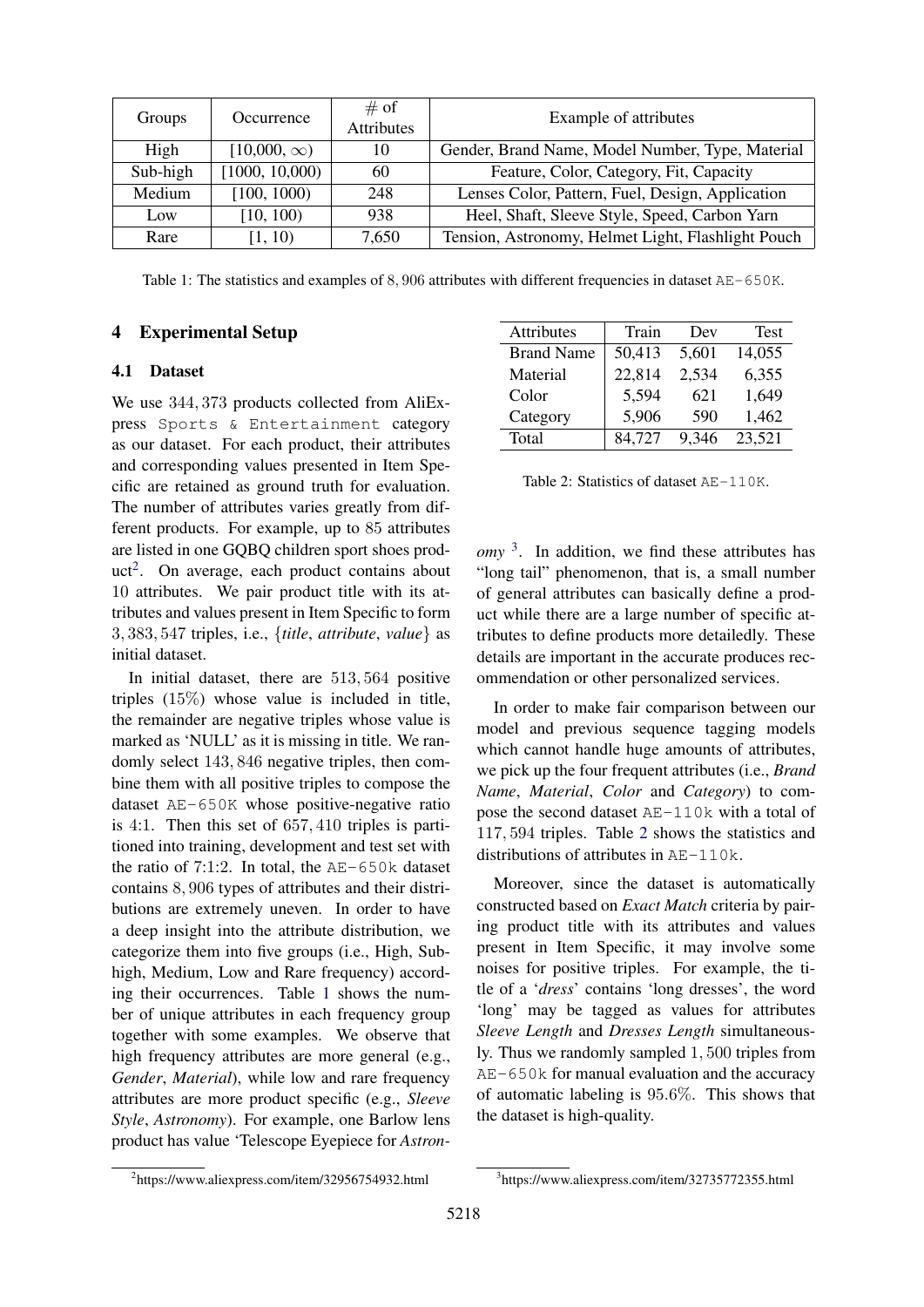#### 4.2 Evaluation Metrics

We use precision, recall and  $F_1$  score as evaluation metrics denoted as  $P$ ,  $R$  and  $F_1$ . We follow *Exact Match* criteria in which the full sequence of extracted value need to be correct. Clearly, this is a strict criteria as one example gets credit only when the tag of each word is correct.

#### 4.3 Baselines

To make the comparison reliable and reasonable, three sequence tagging models serve as baselines due to their reported superior tagging results like OpenTag [\(Zheng et al.,](#page-9-3) [2018\)](#page-9-3) or their typical representation [\(Huang et al.,](#page-8-4) [2015\)](#page-8-4).

- BiLSTM uses the pre-trained BERT model to represent each word in title, then applies BiLSTM to produce title contextual embedding. Finally, a *softmax* function is exploited to predict the tag for each word.
- BILSTM-CRF[\(Huang et al.,](#page-8-4) [2015\)](#page-8-4) is considered to be the pioneer and the state-of-the-art sequence tagging model for NER which uses CRF to model the association of predicted tags. In this baseline, the hidden states generated by BiLSTM are used as input features for CRF layer.
- **OpenTag**[\(Zheng et al.,](#page-9-3) [2018\)](#page-9-3) is the recent sequence tagging model for this task which adds self-attention mechanism to highlight important information before CRF layer. Since the source code of OpenTag is not available, we implement it using Keras.

#### 4.4 Implementation Details

All models are implemented with Tensorflow [\(Abadi et al.,](#page-8-8) [2016\)](#page-8-8) and Keras [\(Chollet et al.,](#page-8-9) [2015\)](#page-8-9). Optimization is performed using Adam [\(K](#page-9-6)[ingma and Ba,](#page-9-6) [2014\)](#page-9-6) with default parameters. We train up to 20 epochs for each model. The model that performs the best on the development set is then used for the evaluation on the test set. For all models, the word embeddings are pre-trained via BERT and the dimension is 768. The dimension of the hidden states in BiLSTM is set to 512 and the minibatch size is fixed to 256. The *BIO* tagging strategy is adopted. Note that only one global set of *BIO* tags for any attributes is used in this work.

<span id="page-5-1"></span>

| <b>Attributes</b>    | Models            | $\boldsymbol{P}$<br>$(\%)$ | R<br>$(\%)$ | $F_1$<br>$(\%)$ |
|----------------------|-------------------|----------------------------|-------------|-----------------|
|                      | <b>BiLSTM</b>     | 95.08                      | 96.81       | 95.94           |
|                      | <b>BiLSTM-CRF</b> | 95.45                      | 97.17       | 96.30           |
| <b>Brand</b><br>Name | OpenTag           | 95.18                      | 97.55       | 96.35           |
|                      | Our model-110k    | 97.21                      | 96.68       | 96.94           |
|                      | Our model-650k    | 96.94                      | 97.14       | 97.04           |
|                      | <b>BiLSTM</b>     | 78.26                      | 78.54       | 78.40           |
|                      | <b>BiLSTM-CRF</b> | 77.15                      | 78.12       | 77.63           |
| Material             | Opentag           | 78.69                      | 78.62       | 78.65           |
|                      | Our model-110k    | 82.76                      | 83.57       | 83.16           |
|                      | Our model-650k    | 83.30                      | 82.94       | 83.12           |
|                      | <b>BiLSTM</b>     | 68.08                      | 68.00       | 68.04           |
|                      | <b>BiLSTM-CRF</b> | 68.13                      | 67.46       | 67.79           |
| Color                | Opentag           | 71.19                      | 70.50       | 70.84           |
|                      | Our model-110k    | 75.11                      | 72.61       | 73.84           |
|                      | Our model-650k    | 77.55                      | 72.80       | 75.10           |
|                      | <b>BiLSTM</b>     | 82.74                      | 78.40       | 80.51           |
|                      | <b>BiLSTM-CRF</b> | 81.57                      | 79.94       | 80.75           |
| Category             | Opentag           | 82.74                      | 80.63       | 81.67           |
|                      | Our model-110k    | 84.11                      | 80.80       | 82.42           |
|                      | Our model-650k    | 88.11                      | 81.79       | 84.83           |

Table 3: Performance comparison between our model and three baselines on four frequent attributes. For baselines, only the performance on AE-110K is reported since they do not scale up to large set of attributes; while for our model, the performances on both AE-110K and AE-650K are reported.

### <span id="page-5-0"></span>5 Results and Discussion

We conduct a series of experiments under various settings with the purposes to (1) make comparison of attribute extraction performance on frequent attributes with existing state-of-the-art models; (2) explore the scalability of our model up to thousands of attributes; and (3) examine the capability of our model in discovering new attributes which have not been seen before.

#### 5.1 Results on Frequent Attributes

The first experiment is conducted on four frequent attributes (i.e., with sufficient data) on AE-110k and AE-650k datasets. Table [3](#page-5-1) reports the comparison results of our two models (on AE-110k and AE-650k datasets) and three baselines. It is observed that our models are consistently ranked the best over all competing baselines. This indicates that our idea of regarding 'attribute' as 'query' successfully models the semantic information embedded in attribute which has been ignored by previous sequence tagging models. Besides, different from the self-attention mechanism only in-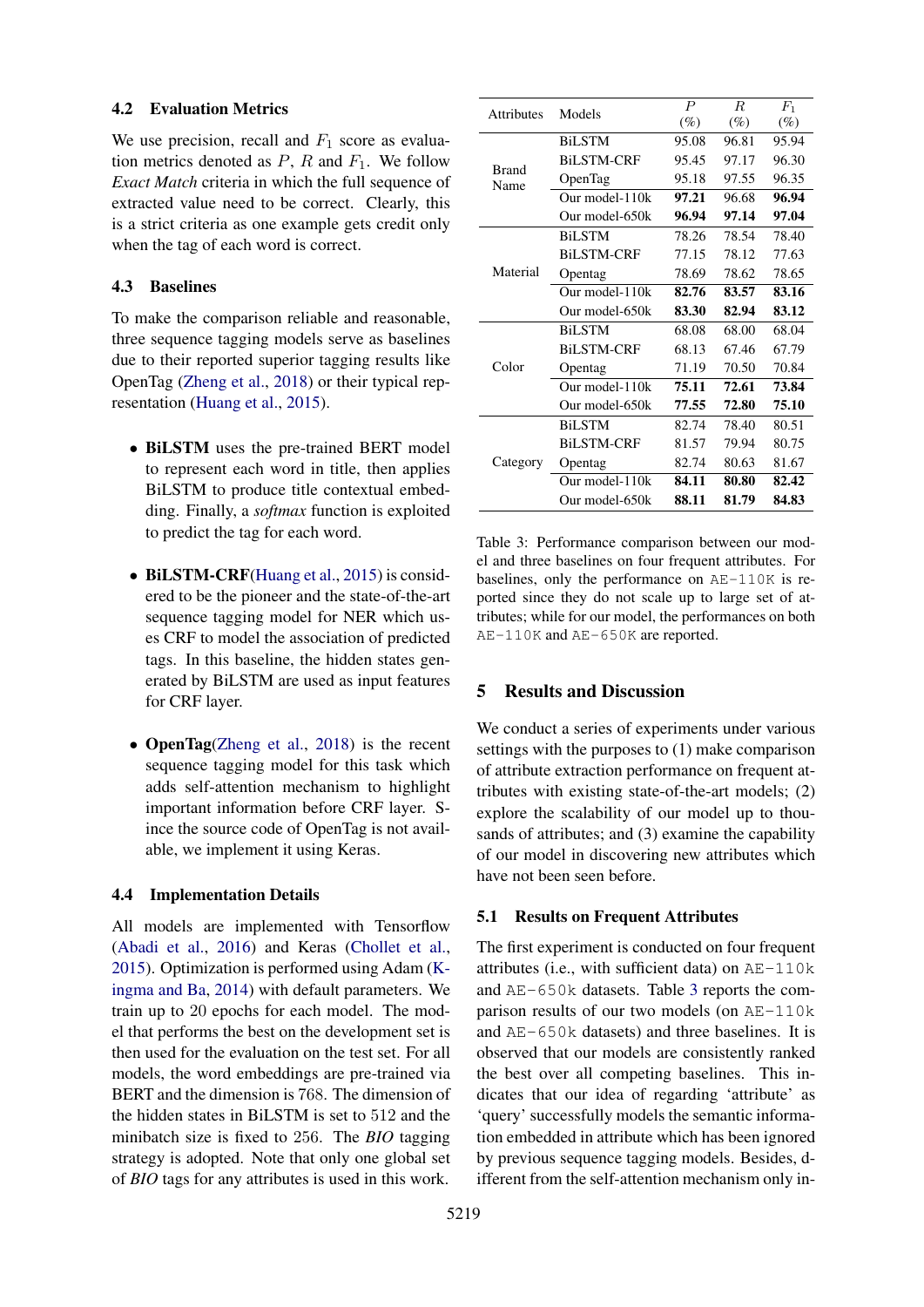<span id="page-6-0"></span>

Figure 3: Performance of our model on 8, 906 attributes in AE-650K dataset. 'All' stands for all attributes while 'High', 'Sub-high', 'Medium', 'Low' and 'Rare' denote the five frequency groups of attributes defined in Table [1,](#page-4-2) respectively.

side title adopted by OpenTag, our interacted similarity between attribute and title does attend to words which are more relevant to current extraction.

In addition, our model is the only one that can be applied to AE-650K dataset which contains 8, 906 types of attributes. From Table [3,](#page-5-1) we compare the performance of our two models trained on different sizes of triples. It is interesting to find that extra training data on other attributes boosts the performances of the target four attributes, and outperforms the best baseline by average 3% in  $F_1$  score. We believe the main reason is that all the other attributes in AE-650k can be viewed as relevant tasks from Multi-task [\(Caruana,](#page-8-10) [1997\)](#page-8-10) perspective. Usually, the model would take the risk of over-fitting if it is only optimized upon the target attributes due to unavoidable noises in the dataset. However, the Multi-task learning implicitly increases training data of other relevant tasks having different noise patterns and can average these noise patterns to obtain a more general representation and thus improve generalization of the model.

#### 5.2 Results on Thousands of Attributes

The second experiment is to explore the scalability of models up to thousands of attributes. Clearly, previous sequence tagging models fail to report results on large amounts of tags for attributes. Using a single model to handle large amounts of attributes is one advantage of our model. To verify this characteristic, we compute *Micro-P*, *Micro-R*,  $Micro-F_1$  on entire test set of  $AE-650k$ , as shown in the leftmost set of columns of Figure [3.](#page-6-0) The performances of our model on 8, 906 attributes reach 84.13%, 76.08% and 79.12%, respectively.

<span id="page-6-1"></span>

| <b>Attributes</b>     | $P$ (%) | $R(\%)$ | $F_1$ (%) |
|-----------------------|---------|---------|-----------|
| Frame Color           | 63.16   | 48.00   | 54.55     |
| Lenses Color          | 64.29   | 40.91   | 50.00     |
| <b>Shell Material</b> | 54.05   | 44.44   | 48.78     |
| <b>Wheel Material</b> | 70.59   | 37.50   | 48.98     |
| Product Type          | 64.86   | 43.29   | 51.92     |

Table 4: Performance of our model in discovering values for new attributes.

In order to validate the robustness of our model, we also perform experiments on five attribute frequency groups defined in Table [1.](#page-4-2) Their results are shown in Figure [3.](#page-6-0) We observe that our model achieves  $Micro-F_1$  of 84.60% and 79.79% for frequent attributes in 'High' and 'Sub-high' groups respectively. But more importantly, our model achieves good performance (i.e., *Micro-*F<sup>1</sup> 66.06% and 53.94% respectively) for less frequent attributes in 'Medium' and 'Low' groups, and even a promising result (i.e., *Micro-*F<sup>1</sup> 35.70%) for 'Rare' attributes which are presented less than 10 times. Thus, we are confident to conclude that our model has the ability to handle large amounts of attributes with only a single model.

#### 5.3 Results of Discovering New Attributes

To further examine the ability of our model in discovering new attributes which has never been seen before, we select 5 attributes with relatively low occurrences: *Frame Color*, *Lenses Color*, *Shell Material*, *Wheel Material*, and *Product Type*. We shuffle the AE-650K dataset to make sure they are not in training and development set, and evaluate the performance for these 5 attributes. Table [4](#page-6-1) reports the results of discovering 5 new attributes. It is not surprising to see that our model still achieves acceptable performance (i.e., averaged  $F_1$  50.85%) on new attributes with no additional training data. We believe that some data in training set are semantically related to unseen attributes and they provide hints to help the extraction.

To further confirm this hypothesis, we map attributes features  $h^a$  generated by contextual embedding layer into two-dimensional space by t-SNE [\(Rauber et al.,](#page-9-7) [2016\)](#page-9-7), as shown in Figure [4.](#page-7-1) In Figure [4](#page-7-1) the four colors of circles represent the attributes of *Color*-related,<sup>[4](#page-6-2)</sup> *Type*-related, *Materi-*

<span id="page-6-2"></span><sup>&</sup>lt;sup>4</sup>'*a*-related' denotes all attributes whose text contains the substring *a*.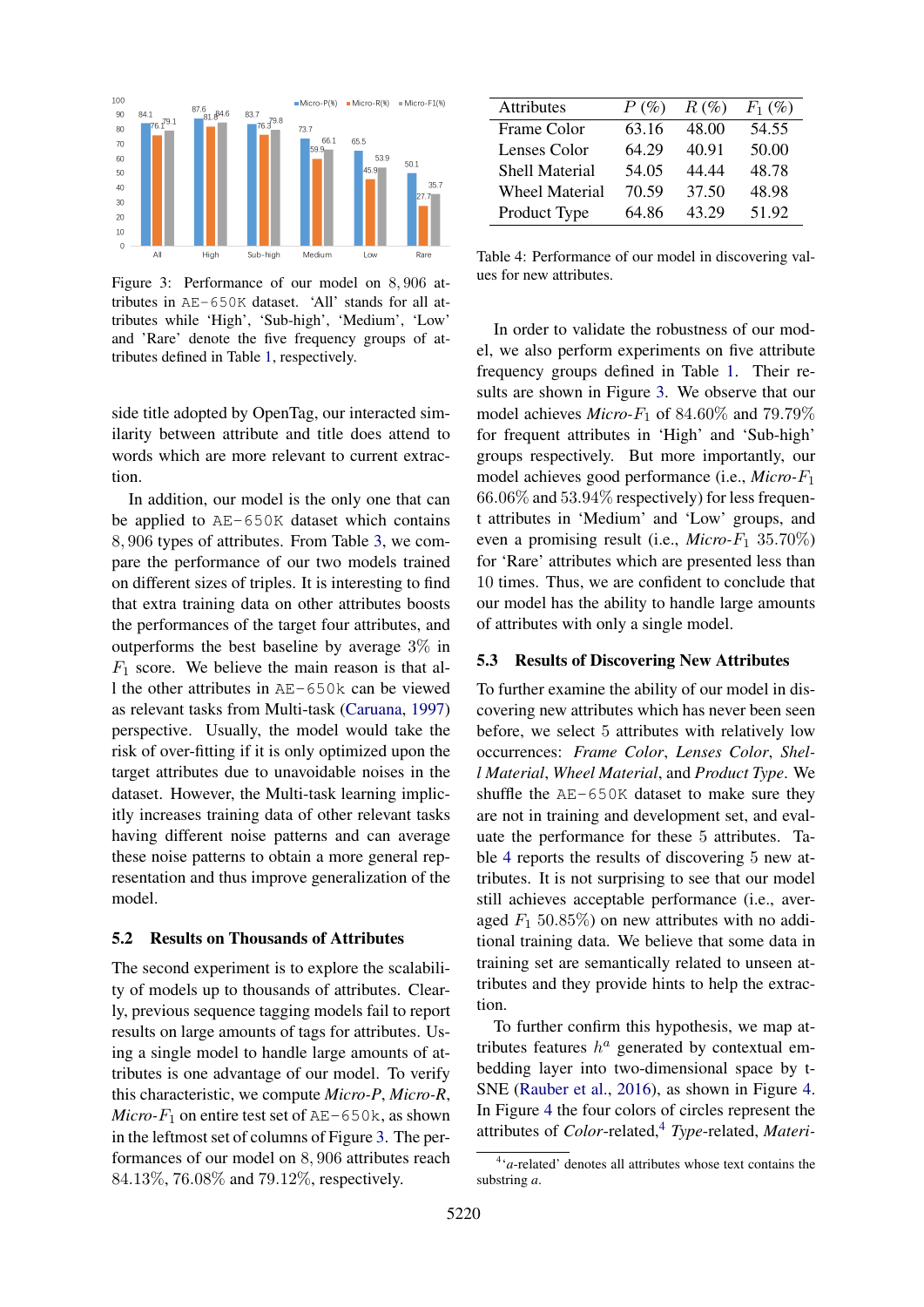<span id="page-7-1"></span>

Figure 4: Distribution between semantically related new and existing attributes. E.g., *Shell Material* and *Wheel Material* are new attributes while *Material* is frequently known attributes.

*al*-related and others respectively, and the areas are proportional to the frequency of attributes. An interesting observation is that *Color*-related and *Material*-related attributes are clustered into a small and concentrated area of two-dimensional space, respectively. Meanwhile, although *Type* and *Product Type* are very close, the distribution of all *Type*-related attributes is scattered in general. It may be because *Type* is not a specifically defined concept compared to *Color* or *Material*, the meaning of a *Type*-related attribute is determined by the word paired with *Type*. Therefore, we select two *Type*-related attributes adjacent to *Material* and find they are *Fabric Type* and *Plastic Type*. In fact, these two attributes are indeed relevant to the material of products.

To verify the ability of our model to handle a larger number of new attributes, we collect additional 20, 532 products from new category Christmas, and form 46, 299 triples as test set. The Christmas test set contains 1, 121 types of attributes, 708 of which are new attributes. Our model achieves  $Micro-F_1$  of 66.37% on this test set. This proves that our model has good generalization and is able to transfer to other domains with a large number of new attributes.

### 5.4 Attention Visualizations

To illustrate the attention learned from the product in Figure [1,](#page-0-0) we plot the heat map of attention vectors S for three attributes (*Year*, *Color* and *Brand Name*) where the lighter the color is the higher the weight is. Since each bar in the heat map represents the importance of a word in the title of each

<span id="page-7-2"></span>

Figure 5: The heat map of attention vector S.

attribute, it indirectly affects the prediction decision. By observing Figure [5,](#page-7-2) we see that our model indeed adjusts the attention vector according to different attributes to highlight the value.

# <span id="page-7-0"></span>6 Related Work

Previous work for attribute value extraction use rule-based extraction techniques [\(Vandic et al.,](#page-9-8) [2012;](#page-9-8) [Gopalakrishnan et al.,](#page-8-11) [2012\)](#page-8-11) which use domain-specific seed dictionary to spot key phrase. [Ghani et al.](#page-8-0) [\(2006\)](#page-8-0) predefine a set of product attributes and utilize supervised learning method to extract the corresponding attributes values. An NER system was proposed by [Putthivid](#page-9-9)[hya and Hu](#page-9-9) [\(2011\)](#page-9-9) for extracting product attributes and values. In this work, supervised NER and bootstrapping technology are combined to expand the seed dictionary of attribute values. However, these methods suffer from Limited World Assumption. [More](#page-9-2) [\(2016\)](#page-9-2) build a similar NER system which leverage existing values to tag new values.

With the development of deep neural network, several different neural network methods have been proposed and applied in sequence tagging successfully. [Huang et al.](#page-8-4) [\(2015\)](#page-8-4) is the first to apply BiLSTM-CRF model to sequence tagging task, but this work employ heavy feature engineering to extract character-level features. [Lam](#page-9-10)[ple et al.](#page-9-10) [\(2016\)](#page-9-10) utilize BiLSTM to model both word-level and character-level information rather than hand-crafted features, thus construct end-toend BiLSTM-CRF model for sequence tagging task. Convolutional neural network (CNN) [\(Le-](#page-9-11)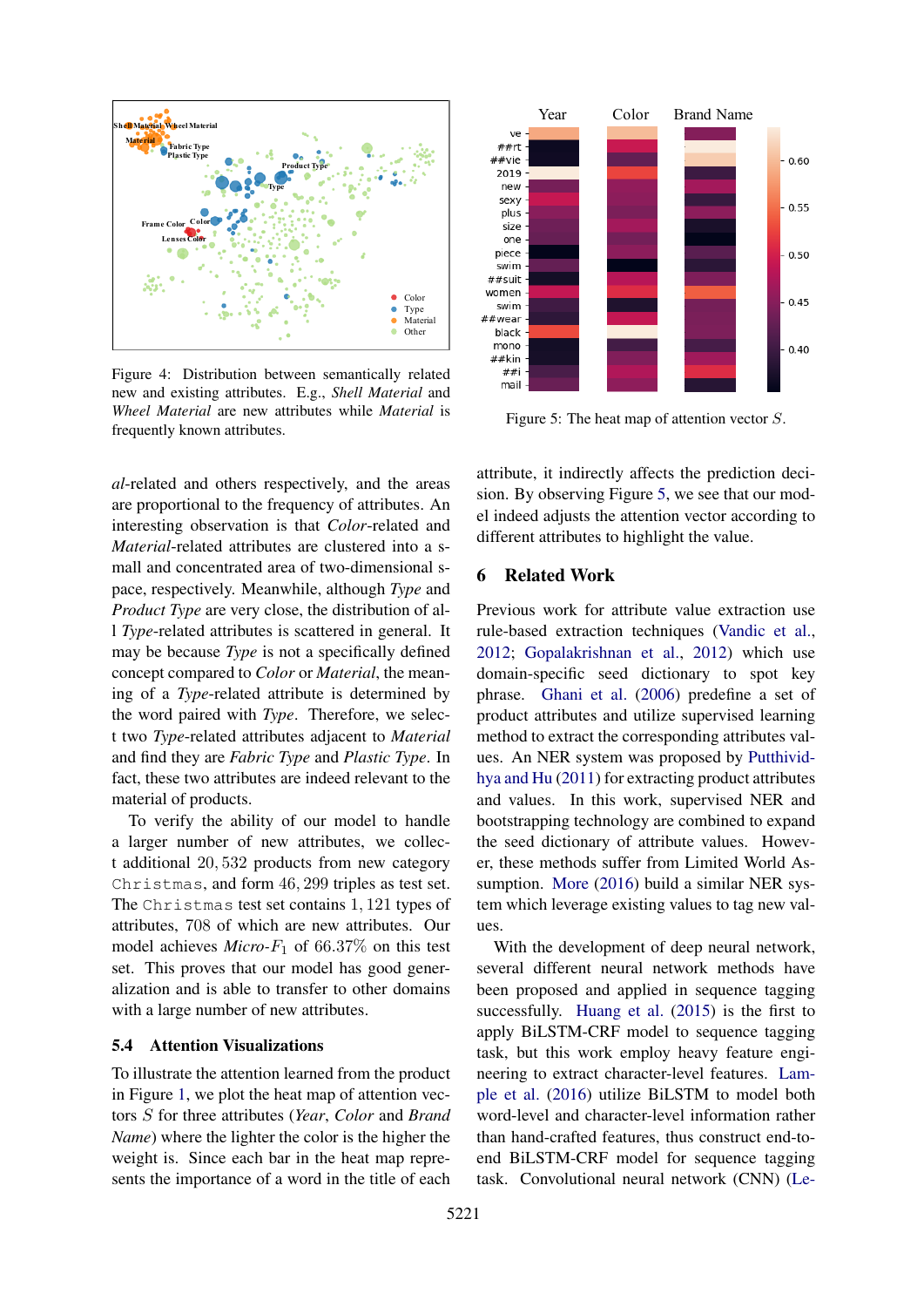[Cun et al.,](#page-9-11) [1989\)](#page-9-11) is employed to model characterlevel information in [Chiu and Nichols](#page-8-12) [\(2016\)](#page-8-12) which achieves competitive performance for two sequence tagging tasks at that time. [Ma and Hovy](#page-9-12) [\(2016\)](#page-9-12) propose an end to end LSTM-CNNs-CRF model.

Recently, several approaches employ sequence tagging model for attribute value extraction. [Kozareva et al.](#page-9-13) [\(2016\)](#page-9-13) adopt BiLSTM-CRF model to tag several product attributes from search queries with hand-crafted features. Furthermore, [Zheng et al.](#page-9-3) [\(2018\)](#page-9-3) propose an end-to-end tagging model utilizing BiLSTM, CRF, and Attention without any dictionary and hand-crafted features. Besides extracting attribute value from title, other related tasks have been defined. [Nguyen et al.](#page-9-14) [\(2011\)](#page-9-14); [Sheth et al.](#page-9-1) [\(2017\)](#page-9-1); [Qiu et al.](#page-9-15) [\(2015\)](#page-9-15) extracted attribute-value pairs from specific product description.

### <span id="page-8-3"></span>7 Conclusion

To extract product attribute values in e-Commerce domain, previous sequence tagging models face two challenges, i.e., the huge amounts of product attributes and the emerging new attributes and new values that have not been seen before. To tackle the above issues, we present a novel architecture of sequence tagging with the integration of attributes semantically. Even if the attribute size reaches tens of thousands or even millions, our approach only trains a single model for all attributes instead of building one specific model for each attribute. When labeling new attributes that have not encountered before, by leveraging the learned information from existing attributes which have similar semantic distribution as the new ones, this model is able to extract the new values for new attributes. Experiments on a large dataset prove that this model is able to scale up to thousands of attributes, and outperforms state-of-the-art N-ER tagging models.

### Acknowledgements

The authors wish to thank all reviewers for their helpful comments and suggestions. This work was supported by Alibaba Group through Alibaba Innovative Research (AIR) Program. This work has been completed during Huimin Xu and Xin Mao's internship in Alibaba Group.

### References

- <span id="page-8-8"></span>Martín Abadi, Paul Barham, Jianmin Chen, Zhifeng Chen, Andy Davis, Jeffrey Dean, Matthieu Devin, Sanjay Ghemawat, Geoffrey Irving, Michael Isard, Manjunath Kudlur, Josh Levenberg, Rajat Monga, Sherry Moore, Derek Gordon Murray, Benoit Steiner, Paul A. Tucker, Vijay Vasudevan, Pete Warden, Martin Wicke, Yuan Yu, and Xiaoqiang Zheng. 2016. [Tensorflow: A system for large-scale machine](https://www.usenix.org/conference/osdi16/technical-sessions/presentation/abadi) [learning.](https://www.usenix.org/conference/osdi16/technical-sessions/presentation/abadi) In *12th USENIX Symposium on Operating Systems Design and Implementation, OSDI 2016, Savannah, GA, USA, November 2-4, 2016.*, pages 265–283.
- <span id="page-8-7"></span>Dzmitry Bahdanau, Kyunghyun Cho, and Yoshua Bengio. 2014. [Neural machine translation by joint](http://arxiv.org/abs/1409.0473)[ly learning to align and translate.](http://arxiv.org/abs/1409.0473) *CoRR*, abs/1409.0473.
- <span id="page-8-1"></span>Daniel M. Bikel, Richard M. Schwartz, and Ralph M. Weischedel. 1999. [An algorithm that learns what's](https://doi.org/10.1023/A:1007558221122) [in a name.](https://doi.org/10.1023/A:1007558221122) *Machine Learning*, 34(1-3):211–231.
- <span id="page-8-10"></span>Rich Caruana. 1997. [Multitask learning.](https://doi.org/10.1023/A:1007379606734) *Machine Learning*, 28(1):41–75.
- <span id="page-8-12"></span>Jason Chiu and Eric Nichols. 2016. [Named entity](http://aclweb.org/anthology/Q16-1026) [recognition with bidirectional lstm-cnns.](http://aclweb.org/anthology/Q16-1026) *Transactions of the Association for Computational Linguistics*, 4:357–370.
- <span id="page-8-9"></span>François Chollet et al. 2015. Keras. [https://](https://keras.io) [keras.io](https://keras.io).
- <span id="page-8-2"></span>Ronan Collobert, Jason Weston, Léon Bottou, Michael Karlen, Koray Kavukcuoglu, and Pavel P. Kuksa. 2011. [Natural language processing \(almost\) from](http://dl.acm.org/citation.cfm?id=2078186) [scratch.](http://dl.acm.org/citation.cfm?id=2078186) *Journal of Machine Learning Research*, 12:2493–2537.
- <span id="page-8-5"></span>Jacob Devlin, Ming-Wei Chang, Kenton Lee, and Kristina Toutanova. 2018. [BERT: pre-training of](http://arxiv.org/abs/1810.04805) [deep bidirectional transformers for language under](http://arxiv.org/abs/1810.04805)[standing.](http://arxiv.org/abs/1810.04805) *CoRR*, abs/1810.04805.
- <span id="page-8-0"></span>Rayid Ghani, Katharina Probst, Yan Liu, Marko Krema, and Andrew E. Fano. 2006. [Text mining for](https://doi.org/10.1145/1147234.1147241) [product attribute extraction.](https://doi.org/10.1145/1147234.1147241) *SIGKDD Explorations*, 8(1):41–48.
- <span id="page-8-11"></span>Vishrawas Gopalakrishnan, Suresh Parthasarathy Iyengar, Amit Madaan, Rajeev Rastogi, and Srinivasan H. Sengamedu. 2012. [Matching product titles](https://doi.org/10.1145/2396761.2396839) [using web-based enrichment.](https://doi.org/10.1145/2396761.2396839) In *21st ACM International Conference on Information and Knowledge Management, CIKM'12, Maui, HI, USA, October 29 - November 02, 2012*, pages 605–614.
- <span id="page-8-6"></span>Sepp Hochreiter and Jürgen Schmidhuber. 1997. [Long short-term memory.](https://doi.org/10.1162/neco.1997.9.8.1735) *Neural Computation*, 9(8):1735–1780.
- <span id="page-8-4"></span>Zhiheng Huang, Wei Xu, and Kai Yu. 2015. [Bidi](http://arxiv.org/abs/1508.01991)[rectional LSTM-CRF models for sequence tagging.](http://arxiv.org/abs/1508.01991) *CoRR*, abs/1508.01991.